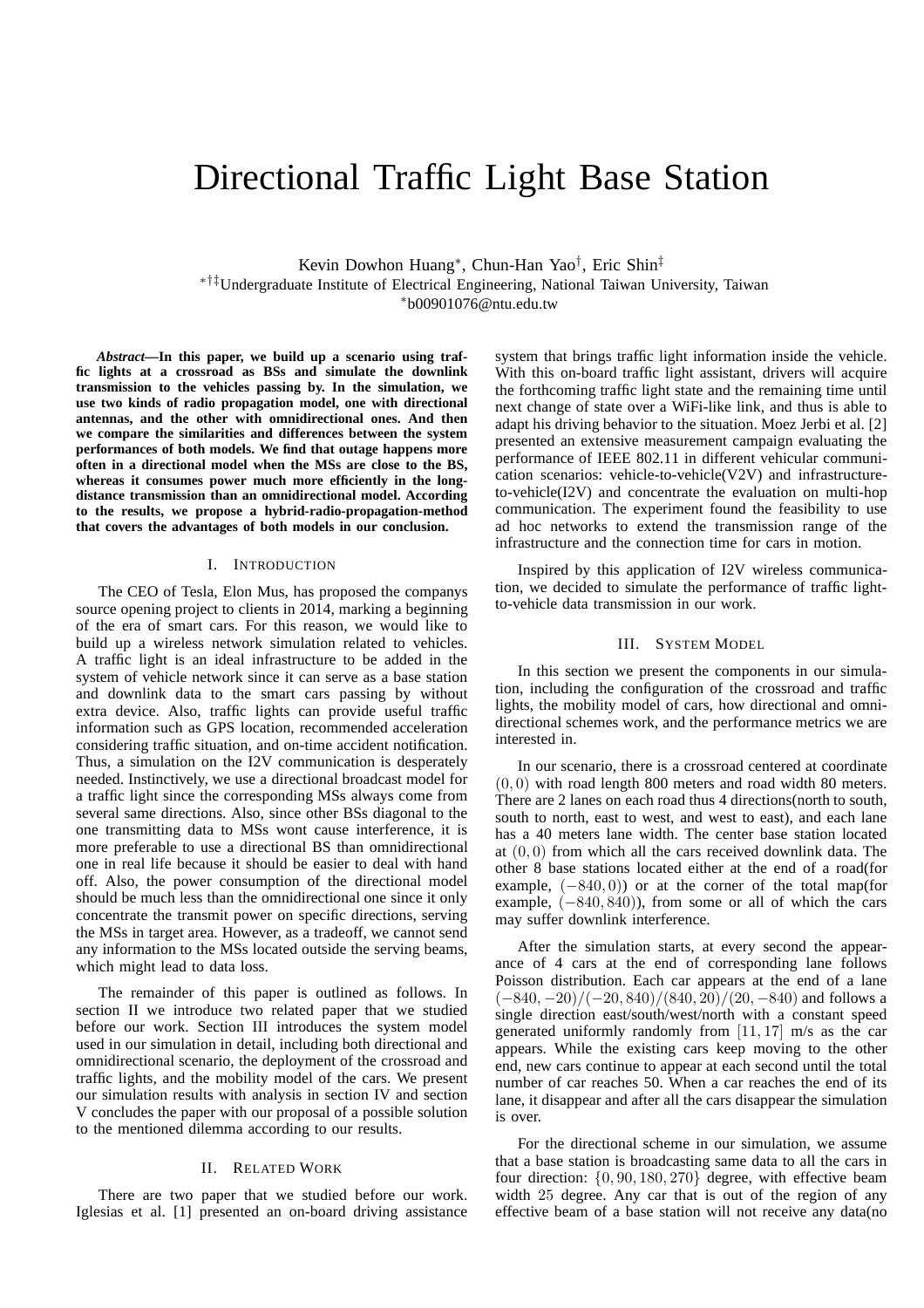data or interference). We utilize the two-ray propagation model in our simulation, from which we have:

$$
g(d) = \frac{(h_t * h_r)^2}{d^4}
$$

$$
P_r = \frac{g(d)P_t G_t G_r}{a(\theta)}
$$

$$
a(\theta) = 12 * (\frac{\theta}{\theta_B})^2
$$

For every car in our simulation, it receives data from the center base station as it appears in the map and considers transmission of other base stations as downlink interference. Once a car appears(and in the region of effective beam of the center base station) it starts to receive data; once the car disappears (or get out of any effective beam of the center base station) it stops to receive data.

As for the omnidirectional scheme, all base stations are able to broadcast data to all the cars in the map instead of only those in specific beams. This also suggests suffering from interference from all the other 8 base stations after a car appears before it disappears. Depriving the  $a(\theta)$  term from the propagation model of directional scheme gets us the expression of receiving power  $P_r$  for a car in the directional term.

For the data transmission of the center base station we consider the Poisson data arrival scheme with  $\{\lambda_L, \lambda_M, \lambda_H\}$  =  ${0.25, 0.5, 1}$  M bits, representing low/medium/hight data traffic at center base station.

During the simulation, we record SINR, Shannon Capacity, total data received, and packet loss of each car for comparison between directional and omnidirectional scheme. We will summarize the simulation results and our observations in the next section.

#### IV. SIMULATION RESULTS AND OBSERVATIONS

In the following 2 figures, we observe that the received data of the MSs accumulated while traveling through the traffic light is different between the two models. First, from Fig.2 it is apparent that in the directional BS case, the growth of the total received data ceases in the mid-band. The phenomenon occurs because when a MS runs too close to the BS, it is likely that the MS may be out of the limit angle of serving beams, which would severely damage the channel condition. Secondly, we observe a light increment on the received data at the beginning and the end of the curve as well. The reason is that downlink transmission from the central BS at a crossroad would be interfered by its diagonally neighboring BSs at the ends of each lane. However, the interfering BSs are also directional, and the interference a MS suffered by would vanish when it is at the ends of each lane. Thus, a light increment on the received data is observed. From Fig.1, however, we can see that the phenomenon mentioned above doesn't happen since all the position in the map is covered by the transmission range of the center BS in the omnidirectional scheme.

Another observation should be brought out viewing the following 2 figures. According to Fig.4, the sum of the total data received by each MSs in the directional model is 9 times



Fig. 1: total received data under different average speed in omnidirectional scheme



Fig. 2: total received data under different average speed in directional scheme

more than that of the omnidirectional model shown in Fig.3. That is to say, the power consumption of a directional model is relatively efficient. This can be easily understood since omnidirectional BSs are responsible for MSs from everywhere whereas directional BSs only serve the ones in specific broadcast area.

### V. CONCLUSION AND FUTURE WORK

In the previous chapter, we can observe that directional BSs cost less power than omnidirectional ones whereas the broadcast of omnidirectional base station can cover all the MSs in its nearby domain. Thus, we proposed a hybrid model which includes double physical layers. In the first physical layer, a directional BS should be used to handle the GPS information and velocity control since the directional model is more efficient in the long-distance transmission and that the mentioned information are needed as soon as possible before arriving at the crossroads. In the second physical layer, we use an omnidirectional BS to handle emergent event in a limited distance in order to save energy. The arrangement allows us